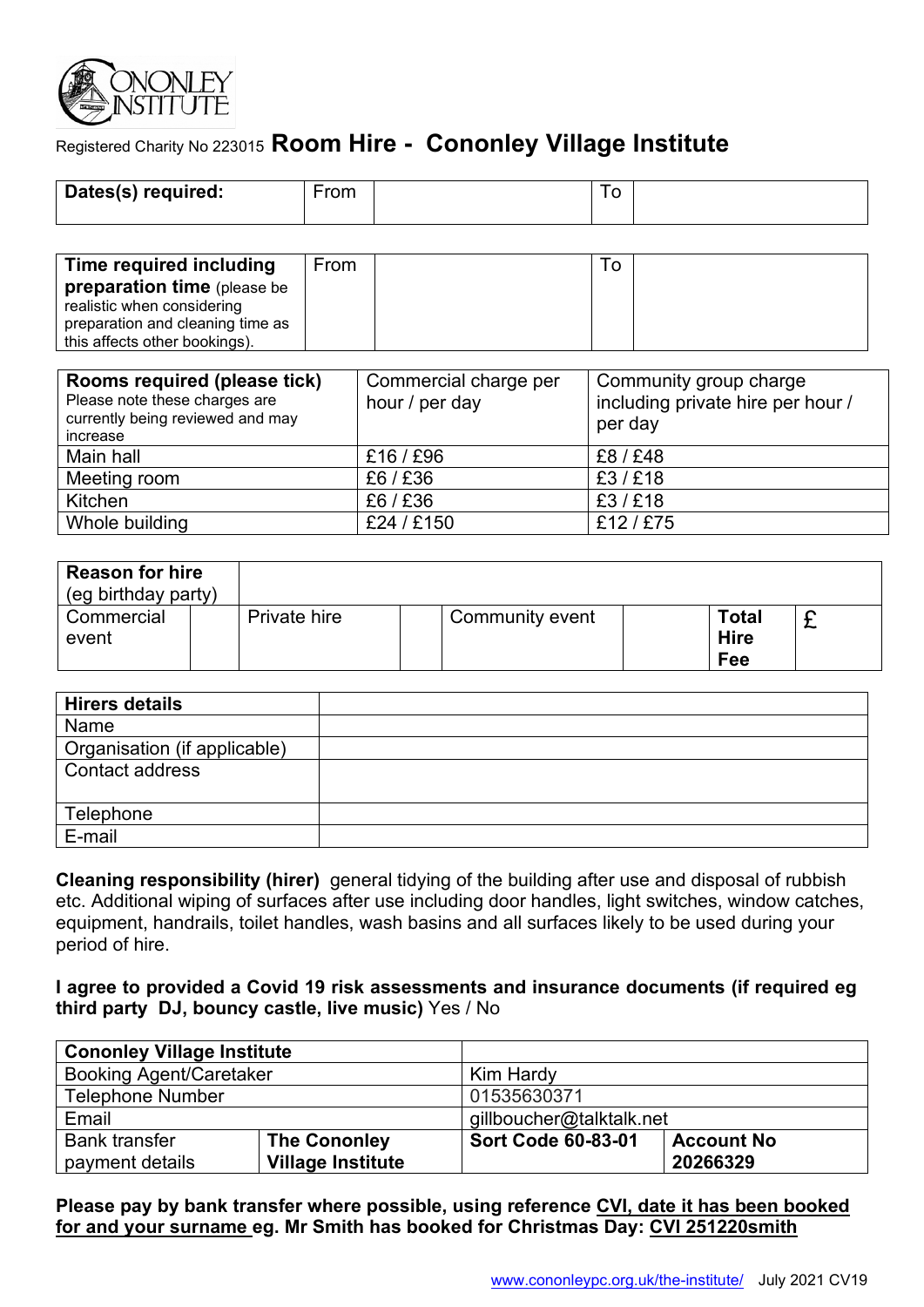# **Using the Institute**

**Hours of Use** The Institute is available from 6pm on Friday, 9.00 am – 11.30pm Saturday and Sunday. It is available Monday to Friday in school holidays. All music, plays should finish by 11.00pm. Restrictions due to Covid 19 – please adhere to government guidance including live music, live productions and hospitality opening times.

**Institute Facilities** There is an incoming only telephone (Tel No 01535 634217) and Wi-Fi (Password ca72ac47e6 )

There is an audio system which allows a Phone/Tablet to be plugged in using the instructions with it. Please advise if you wish to use the system or the radio microphones with other equipment.

There is a fully equipped kitchen – please read the guidelines for use and information about what equipment is available. **Covid 19, paper towels, disposable gloves, sanitiser and cleaning materials are provided.**

The Institute holds Licences for :

- Recorded or Live Music
- Events including plays, films, music performances etc
- The sale of Alcohol, subject to following the appropriate guidelines. Private events with sale of alcohol may need a specific licence.

**Enjoying the Institute** Use the Institute safely, while respecting other users, and its neighbours by

- **Adhere to any Covid 19 Special Conditions of hire and Government guidance.**
- **To encourage use of hand sanitiser for hygiene purposes.**
- **To encourage use of NHS QR code**
- **To open windows for ventilation**
- Comply with the displayed Health and Safety and Fire regulations. All users share responsibility for the Health and Safety of everyone in the building and surroundings
- Actively respecting and supporting the Institute's equality policy
- Assess the risks of your activities and if requested provide a Covid 19 risk assessment
- Carry your own public liability insurance, or complete a disclaimer form, if you are a group.
- If you hire or use a bouncy castle, a professional DJ or other entertainer they must have public liability insurance. Copies of insurance documents must be provided
- There is no smoking or use of illegal drugs allowed.
- Electrical equipment used in the Institute must be used safely and not left unattended if plugged in. Smoke machines not permitted.
- Report any damage or faults of fittings or equipment to the Institute's caretaker
- Book enough hours to allow time for setting up, clearing up and CV19 cleaning, leaving the Institute in a clean and tidy state as you will be responsible for any damage or additional cleaning.
- Please restore any changes on thermostats etc to their original settings
- Do not leave the building unlocked and unattended. Please close all windows at the end of the event
- Use the kitchen responsibly, and with due care for food hygiene
- Give more than 48 hours notice if you wish to cancel, otherwise you will be charged in full.
- Park carefully in the street with thought for the local residents
- Keep noise to a minimum when you leave the building and use the timer button when you switch the outside lights on, as you leave
- Leave the building by 11.30pm.
- Return the keys to the Booking Agent / Caretaker as arranged

I agree to the conditions for using the Institute and accept the full terms and conditions of hire as displayed in the Institute, on the Institute's website and available from the booking agent. I agree to adhere to any Covid 19 special conditions of hire and Government guidelines for Covid 19

Signed ………………………………………….Date ……….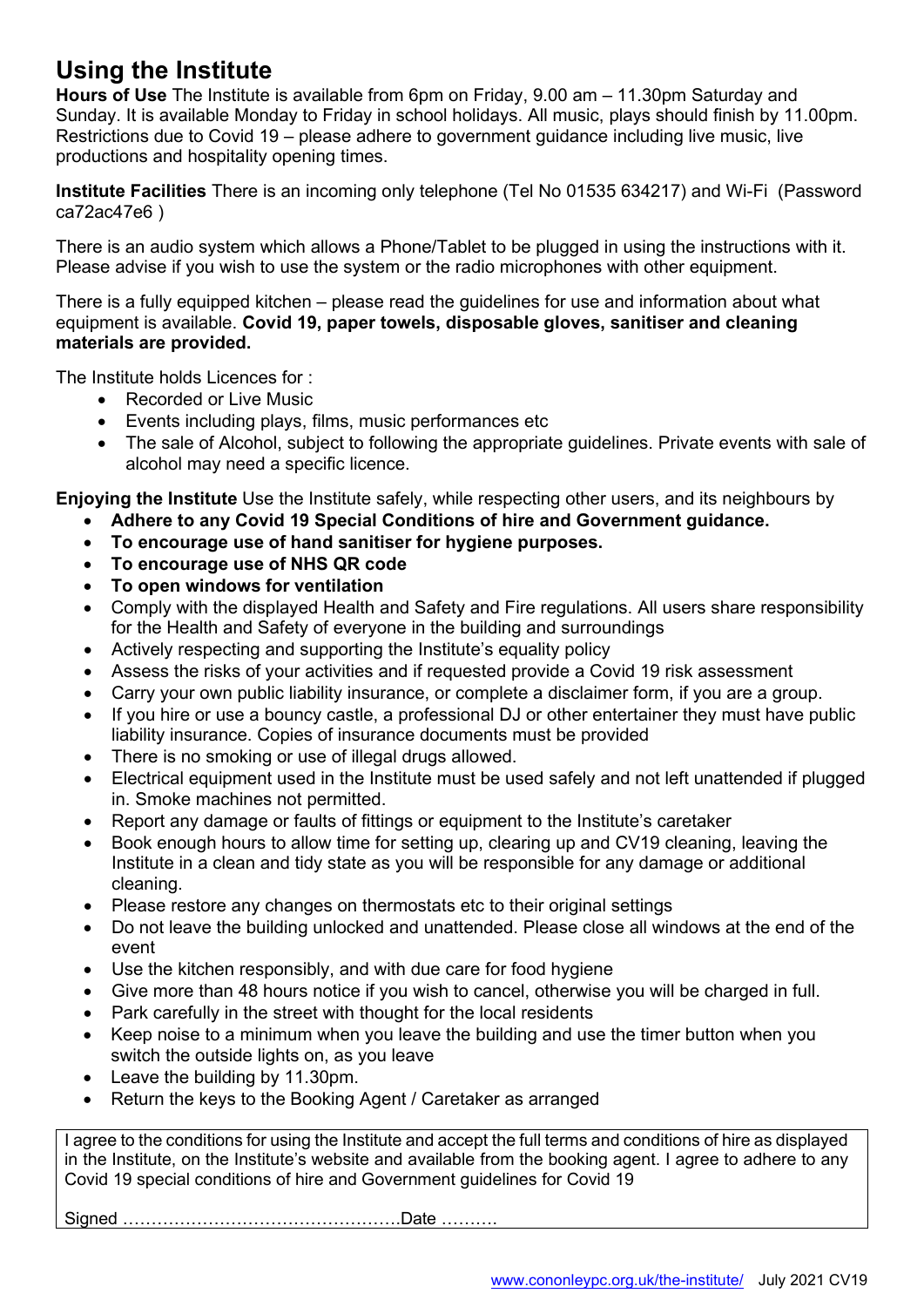### **The Cononley Village Institute Trust: Standard Conditions of Hire (September 2020)**

These standard conditions apply to all hiring of the Institute. If the Hirer is in any doubt as to the meaning of the following, the Institute's Finance Officer or Booking Clark should immediately be consulted. The role of Caretaker / Booking Clark is referred to as Booking Clark throughout this document. In these conditions, the "Institute" refers to the Cononley Village Institute Trust, acting through its Advisory Committee, and all members of that committee, employees; agents; volunteers and invitees. All hiring agreements are between the Institute Trust and the nominated Hirer

### **1. Age**

The Hirer, not being a person under 18 years of age, hereby accepts responsibility for being in charge of and on the premises at all times when the public are present and for ensuring that all conditions, under this Agreement, relating to management and supervision of the premises are met.

### **2. Supervision**

The Hirer shall, during the period of the hiring, be responsible for the supervision of the premises, the fabric and the contents, their care, safety for damage however slight or change of any sort, and the behaviour of all persons using the premises whatever their capacity, including proper supervision of car parking arrangements so as to avoid obstruction of the highway. As directed by the Institute's Responsible Finance Officer, the Hirer shall make good or pay for all damage (including accidental damage) to the premises or to the fixtures, fittings or contents and for loss of contents.

#### **3 Use of premises**

The Hirer shall not use the premises for any purpose other than that described in the Hiring Agreements and shall not sub-hire or use the premises or allow the premises to be used for any unlawful purpose or in any unlawful way nor do anything or bring onto the premises anything which may endanger the same or render invalid any insurance policies in respect thereof nor allow the sale of alcohol thereon without written permission.

### **4 Gaming, betting and lotteries**

The Hirer shall ensure that nothing is done on or in relation to the premises in contravention of the law relating to gaming, betting and lotteries. Gambling on the premises is expressly prohibited by the Trust Governing Document.

#### **5 Licensable activities**

It is the responsibility of the Hirer to ensure that all relevant licences are in place for any activity in the Institute. The Hirer should ascertain from the Booking Clerk or the Responsible Financial Officer, which licences are held by the Institute at any one time. Additional Licences (eg Sale of Alcohol, Trading Standards or Performing Rights) are then the responsibility of the Hirer.

#### **6 Public safety compliance**

The Hirer shall comply with all conditions and regulations made in respect of the premises by the Local Authority, the Licensing Authority, and the Institute's Fire Risk Assessment or otherwise, particularly in connection with any event which constitutes regulated entertainment, at which alcohol is sold or provided or which is attended by children. The Hirer shall also comply with the Institute's health and safety policy. The Hirer acknowledges that they have received instruction in the following matters: (a) The action to be taken in the event of fire. This includes calling the Fire Brigade and evacuating the Institute; (b) The location and use of fire equipment; (c) Escape routes and the need to keep them clear; (d) Method of operation of escape door fastenings; (e) appreciation of the importance of any fire doors and of closing all fire doors at the time of a fire.

In advance of each session, an entertainment, or play the Hirer shall check the following items: (a) That all fire exits are unlocked and panic bolts in good working order; (b) That all escape routes are free of obstruction and can be safely used; (c) That any fire doors are not wedged open; (d) That exit signs are illuminated; (e) That there are no obvious fire hazards on the premises.

#### **7 Means of escape**

(a) All means of exit from the premises must be kept free from obstruction and immediately available for instant free public exit.

(b) The emergency lighting supply illuminating all exit signs and routes must be turned on during the whole

of the time the premises are occupied (if not operated by an automatic mains failure switching device).

#### **8 Outbreaks of fire**

The Fire Brigade shall be called to any outbreak of fire, however slight, and details therefore shall be given to the Responsible Finance Officer of the Institute committee by the Hirer.

#### **9 Health and hygiene**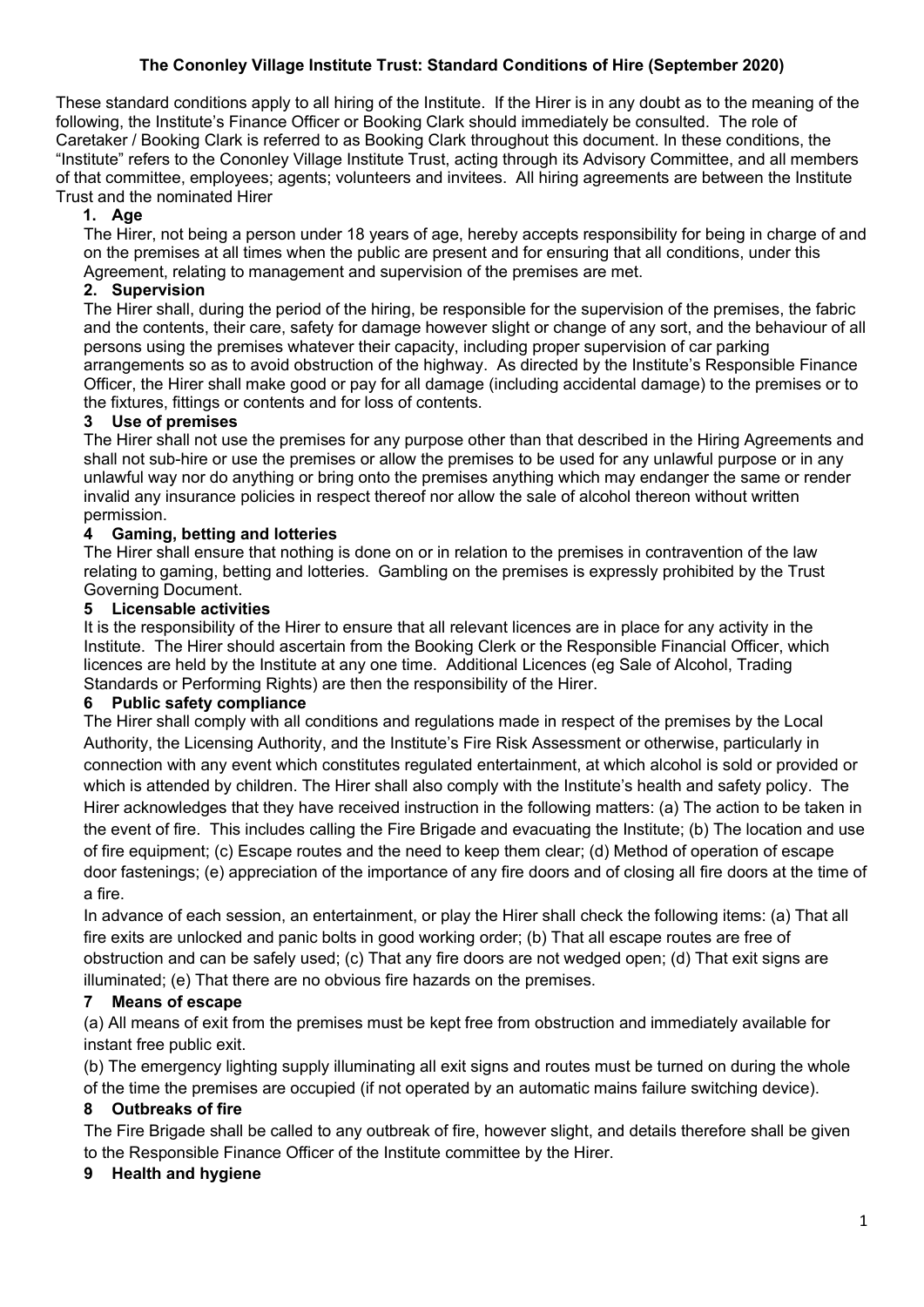The Hirer shall, if preparing, serving or selling food, observe all relevant food health and hygiene legislation and regulations. In particular dairy products, vegetables and meat on the premises must be refrigerated and stored in compliance with the Food Temperature Regulations.

## **10 Electrical appliance safety**

The Hirer shall ensure that any electrical appliances brought by them to the premises and used there shall be safe, in good working order, and used in a safe manner in accordance with the Electricity at Work Regulations 1989. Where a residual circuit breaker is provided the hirer must make use of it in the interests of public safety. All electrical appliances used on the premises must be PAT tested or plugged into the Institute's extension cable.

### **11 Insurance and indemnity**

The Hirer shall be liable for:

- (a) the cost of repair of any damage (including accidental and malicious damage) done to any part of the premises including the curtilage thereof or the contents of the premises.
- (b) All claims, losses, damages and costs made against or incurred by the Institute in respect of damage or loss of property or injury to persons arising as a result of the use of the premises (including the storage of equipment) by the Hirer, and
- (c) All claims, losses, damages and costs made against or incurred by the Institute as a result of any nuisance caused to a third party as a result of the use of the premises by the Hirer, and subject to subclause (b), the Hirer shall indemnify and keep indemnified accordingly each member of the Institute against such liabilities.

The Institute shall take out adequate insurance to insure the liabilities described in sub-clause (a) (i) above and may, in its discretion and in the case of non commercial hirers, insure the liabilities described in sub-clause (a) (ii) and (iii) above. The Institute shall claim on its insurance for any liability of the Hirer hereunder but the Hirer shall indemnify and keep indemnified the Institute against (a) any insurance excess incurred and (b) the difference between the amount of the liability and the monies received under the insurance policy.

Where the Institute does not insure the liabilities described in sub-clause (a) (ii) and (iii) above, the hirer shall take out adequate insurance to insure such liability and on demand shall produce the policy and current receipt or other evidence of cover to Booking Clark or Institute's Responsible Finance Officer. Failure to produce such policy and evidence of cover will render the hiring void and enable the Institute's Responsible Finance Officer to rehire the premises to another hirer. The Institute is insured against claims arising out of its own negligence. The Institute carries full Public Liability Insurance.

The hirer is responsible for ensuring third party organisations / businesses have public liability when used as part of the booking eg. When hiring bouncy castles, DJ's and entertainers.

### **12 Accidents and dangerous occurrences**

The Hirer must report all accidents involving injury to the public to a representative of the Institute as soon as possible and complete the relevant section in the Institute's accident book. Any failure of equipment belonging to the Institute must also be reported as soon as possible. Certain types of accident or injury must be reported on a special form to the local authority. The institute's Health and Safety Representative or Responsible Finance Officer will give assistance in completing this form. This is in accordance with the Report of Injuries, Diseases and Dangerous Occurrences Regulations 1995 (RIDDOR).

### **13 Explosives and flammable substances**

The hirer shall ensure that: (a) Highly flammable substances are not brought into, or used in any part of the premises and that (b) No internal decorations of a combustible nature (eg polystyrene, cotton wool, or candles) shall be erected without the consent of the Institute. No decorations are to be put up near light fittings or heaters.

### **14 Heating**

The Hirer shall ensure that no unauthorised heating appliances shall be used on the premises when open to the public, without consent of the Institute committee. Portable Liquefied Propane Gas (LPG) heating appliances shall not be used.

The negotiated hiring rate will include the cost of the provision of a heating facility within the premises.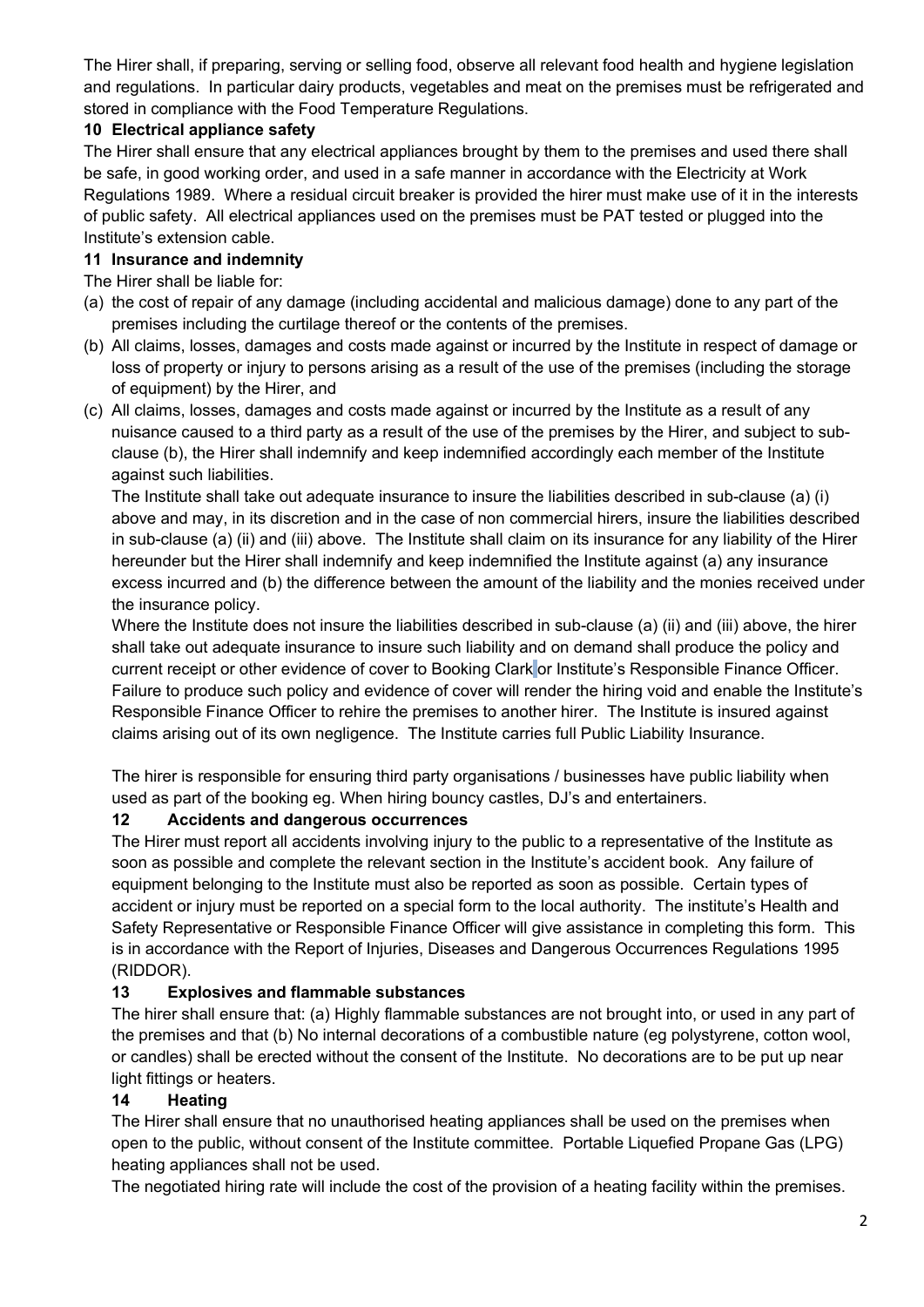# **15 Drunk and disorderly behaviour and supply of illegal drugs**

The Hirer shall ensure that, in order to avoid disturbing neighbours to the Institute and avoid violent or criminal behaviour, care shall be taken to avoid excessive consumption of alcohol. Drunk and disorderly behaviour shall not be permitted either on the premises or in its immediate vicinity. Alcohol shall not be served to any person suspected of being drunk, or to any person suspected of being under the age of 18. Any person suspected of being drunk, under the influenced of drugs, or who is behaving in a violent or disorderly way, shall be asked to leave the premises. No illegal drugs may be brought onto the premises.

# **16 Smoking**

The Institute is an enclosed public place, and smoking in any part of it is therefore prohibited under the Health Act 2006. No hirer may allow any person to smoke within the precincts of the Institute (including the pathway to the entrance), or its immediate surroundings.

# **17 Animals**

The Hirer shall ensure that no animals (including birds), except guide dogs and other animals at the discretion of the Institute, are brought into the premises, other than for a special event agreed to by the Institute. No animals whatsoever are to enter the kitchen at any time.

# **18 Compliance with the Children Act 1989**

The Hirer shall ensure that any activities for children under eight years of age comply with the provisions of Act and that only fit and proper persons who have passed the appropriate Criminal Records Bureau checks have access to the children. Checks may also apply where children over eight and vulnerable adults are taking part in activities. The Hirer shall provide the Institute with a copy of their CRB check and Child Protection Policy on request. This clause does not apply if the Institute is being hired for a private function or if permissions has been given or parents or guardians are present.

# **19 Fly posting**

The Hirer shall not carry out or permit fly posting or any other form of unauthorised advertisements for any event taking place at the premises, and shall indemnify the Institute accordingly against all actions, claims and proceedings arising from any breach of this condition. Failure to observe this condition may lead to prosecution by the local authority.

# **20 Sale of goods**

The Hirer shall, if selling goods on the premises, comply with Fair Trading Laws and any code of practice used in connection with such sales. In particular, the Hirer shall ensure that the total prices of all goods and services are prominently displayed, as shall be the organiser's name and address and that any discounts offered are based only on Manufacturers' Recommended Retail Prices. Further detail can be found in Village Hall Information Sheet 34, Sale of goods.

# **21 Film Shows**

Children shall be restricted from viewing age-restricted films classified according to the recommendations of the British Board of Film Classification. Hirers should ensure that they have the appropriate copyright licences for film as per Clause 5 of these conditions.

# **22 Cancellation**

If the Hirer wishes to cancel the booking before the date of the event and the Institute is unable to conclude a replacement booking, the question of the payment of the repayment of the fee shall be at the discretion of the Institute. The Institute reserves the right to cancel this hiring by written notice to the Hirer in the event of (a) the premises being required for use as a Polling Station for election purposes; (a) the Institute, reasonably consider that (i) such hiring will lead to a breach of licensing conditions, if applicable, or other legal or statutory requirements, or (ii) unlawful or unsuitable activities, will take place at the premises as a result of this hiring, (c) the premises becoming unfit for the use intended by the Hirer, (d) an emergency requiring use of the premises as a shelter for the victims of flooding, snowstorm, fire, explosion or those at risk of these or similar disasters. In any such case the Hirer shall be entitled to a refund of any deposit already paid, but the Institute shall not be liable to the Hirer for any resulting direct or indirect loss of damages whatsoever.

# **23 End of hire**

The Hirer shall be responsible for leaving the premises and surrounding area in a clean and tidy condition, properly locked and secured unless directed otherwise and any contents temporarily removed